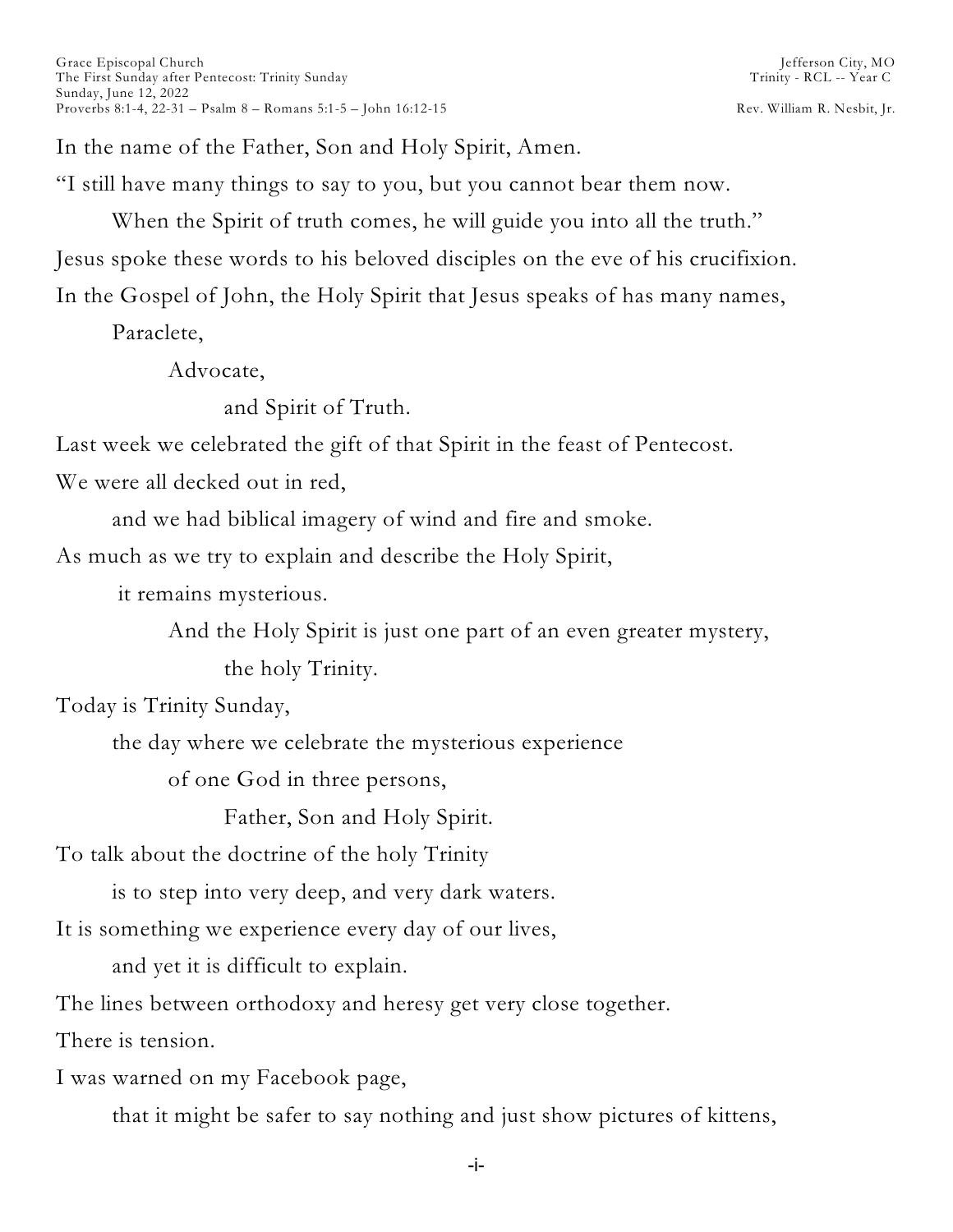but who said preaching was about playing it safe. It is probably best in this case to start with heresy.

(I thought that would get your attention).

Most heresies in the church are examples of incomplete thought,

and so they are in some ways way points along the road to the truth. They become dangerous only if you stop there. If you get stuck there. "I still have many things to say to you, but you cannot bear them now.

When the Spirit of truth comes, he will guide you into all the truth." When you explore the past history of the church

you find that many of the great heresies

were at one point considered orthodox by some portion of the church,

often for decades, and occasionally even for centuries.

The doctrine of the Trinity and how it developed is a wonderful case in point. The central tenant of the Trinity is one God in three persons.

Can you see the mathematical tension there;

 $1=3.$ 

The heresies get into the picture

when one emphasizes one side of the equation at the expense of the other. If we push the one God side,

and say that the three persons aren't really separate,

but just the three different ways that God acts in our lives,

notably as creator, redeemer, and sanctifier,

we wander into the great heresy of modalism.

If we push the three persons side of the equation,

and say that God is really three separate beings,

A Father, a Son, and a Holy Spirit,

separate entities all joined by their one divinity,

we wander into the great heresy of tritheism.

Notice that neither of the above positions is completely false,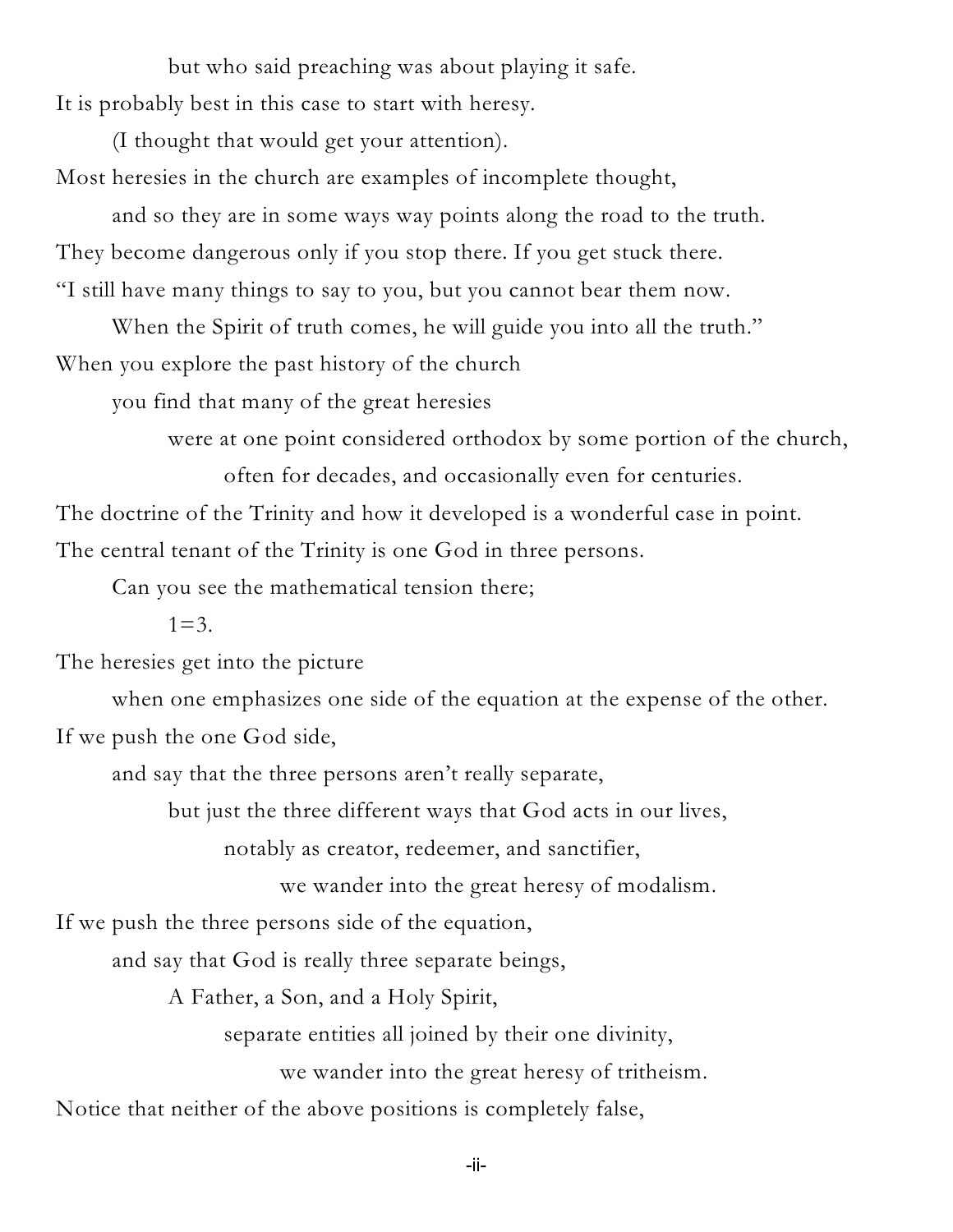but each is incomplete without the other.

In the later part of the last century,

as the church struggled to find a way to use gender neutral language for God,

a blessing that came into favor named God as

"God Almighty, Creator, Redeemer, and Sustainer," or sometimes

"God Almighty, creating, redeeming, and sanctifying."

Is this modalism?

In the first part of the blessing

each of the three persons are addressed in separate petitions as individuals.

Is this tritheism?

As with much of the Christian life

there is, or should be, a tension between the two.

Each is incomplete without the other.

One -- Three;

Death -- Resurrection;

Judgement -- Forgiveness;

Sin -- Redemption;

Mortal -- Everlasting life.

We live in the kingdom of God, and yet await it's perfection.

The wonderful discontinuity of the Trinity

is a constant reminder of this important tension.

Brian McLaren,

a leader in the emergent church movement,

says that the most important purpose of the doctrine of the Trinity

is to remind us that God is mysterious.

"I still have many things to say to you, but you cannot bear them now.

When the Spirit of truth comes, he will guide you into all the truth." These words are both comforting and unsettling.

Comforting because they leave us time to grow up.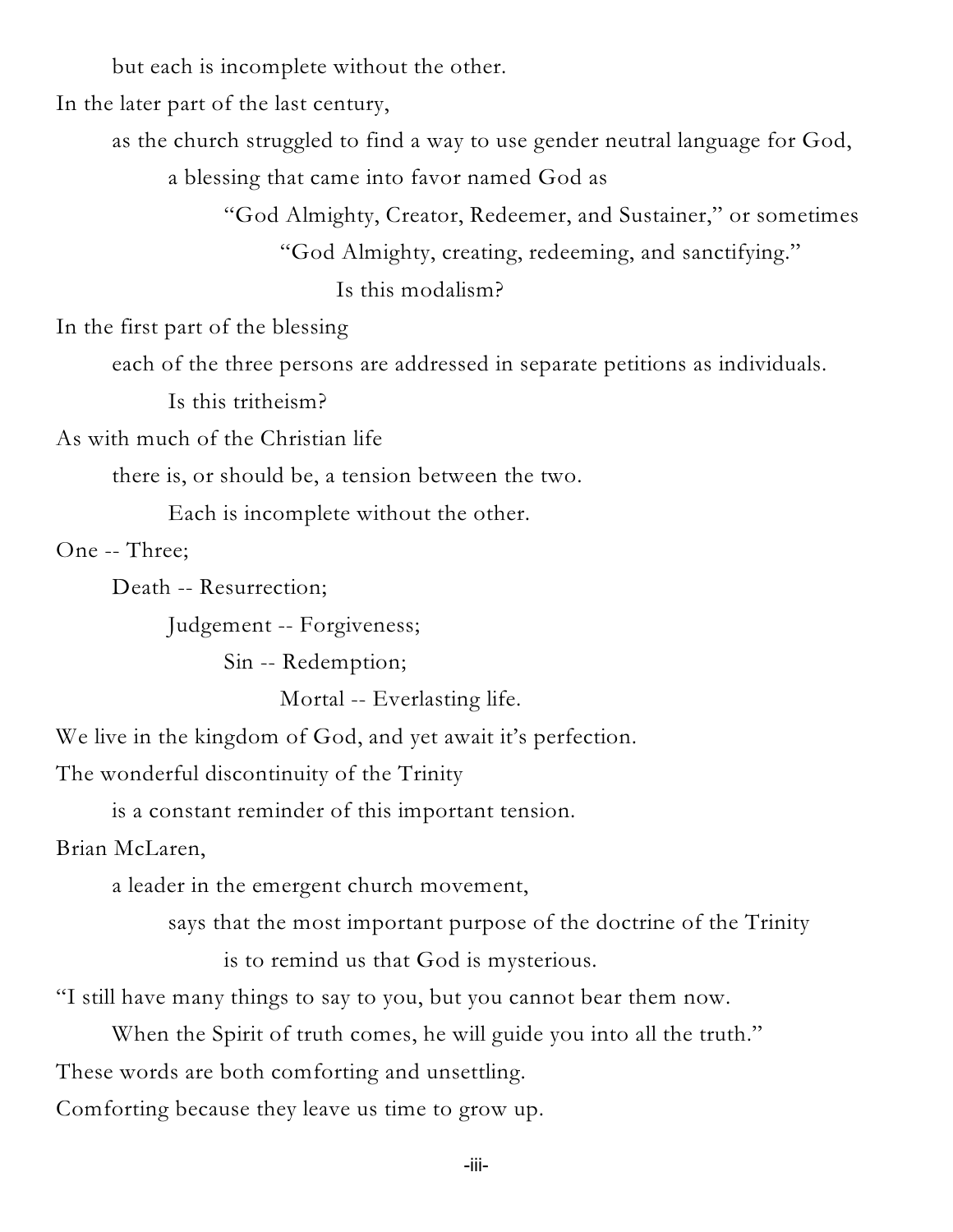We don't have to know everything now.

Unsettling because it makes us wonder what is it today

that Christ cannot yet reveal to us

because we cannot bear it?

What pieces of the ultimate truth are beyond our ability to comprehend,

or to put it a different way,

What are the truths of tomorrow that the Spirit is guiding us toward? How will we know?

In the fifth century,

St. Vincent of Lerins decided that the Spirit was done talking

and came up with what is now known as the Vincentian Canon.

It states that orthodox Christian doctrine

is that doctrine which has been believed everywhere, always and by all. It was an attempt to limit any further change to the doctrine of the church.

An attempt to ease the unsettling nature

of Christ's statement in the Gospel this morning.

"I still have many things to say to you, but you cannot bear them now.

When the Spirit of truth comes, he will guide you into all the truth."

The Episcopal church continues to go through much change

as we struggle with issues of sexuality and gender identity.

Many in the church feel that the church has left the true way,

while many others feel that it is at last living into the true way.

All may be right. All may be wrong.

We must wait for the Spirit.

Every day science teaches us new facts about our world.

It was barely a decade ago

that we saw the first evidence of a planet in orbit around another star, and a whole bunch of theories turned into facts.

In an article I read yesterday,

-iv-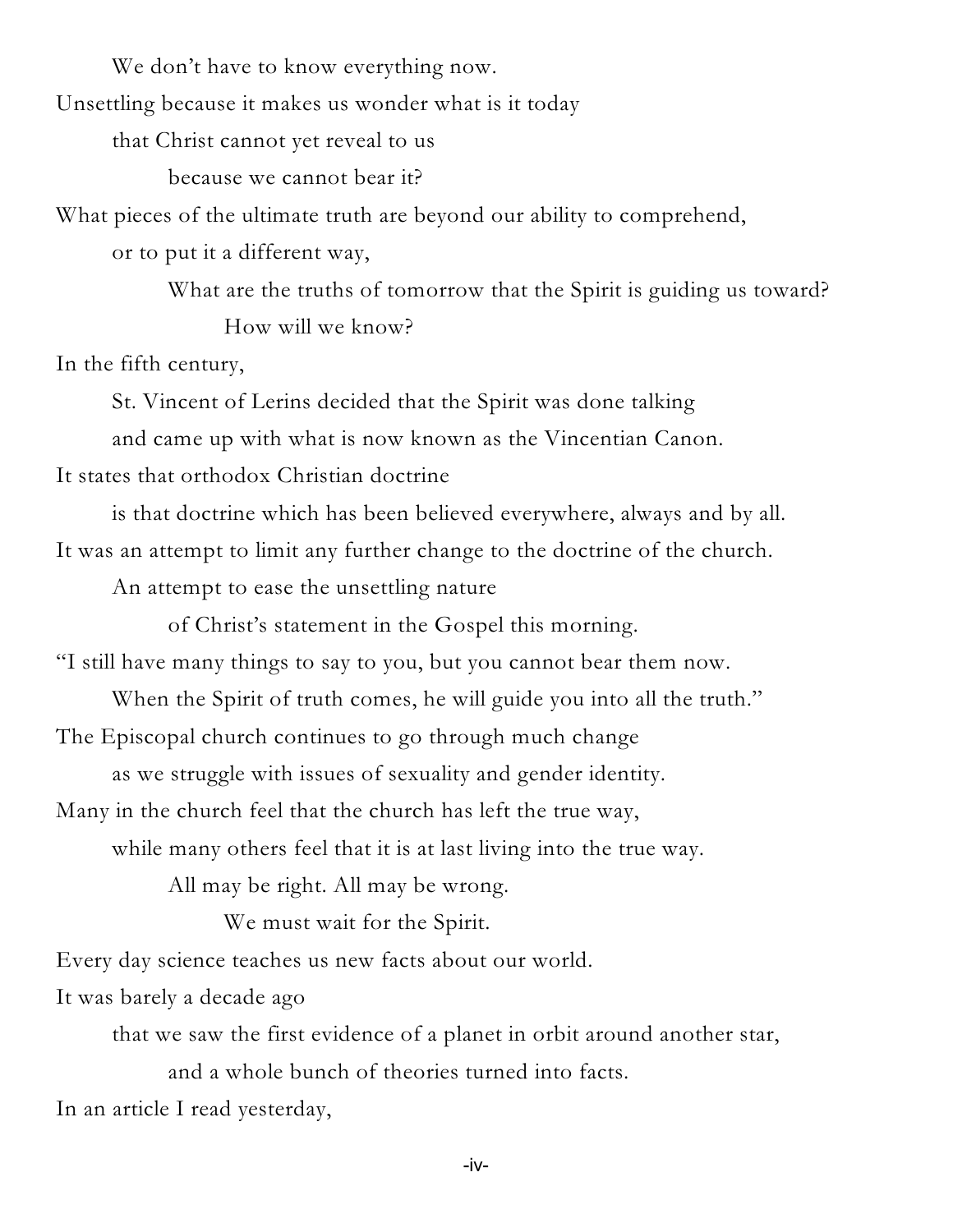it said that over 50% of the red dwarf stars in our galaxy

have stars that may be capable of supporting life.

Just a few years ago

we heard that scientists in a lab have created a living cell out of lifeless matter.

They didn't do it the way Mary Shelley imagined it would be done in 1818,

but they raised many of the same questions;

and this time, the questions were no longer just academic.

In the church, part of our job is to find the meaning behind new facts like these,

to discover in those facts the under lying truths.

Sadly, some faith traditions have decided to just ignore,

or worse disbelieve these new facts,

or worse still invent their own alternate reality.

What if the Spirit is using these new facts to reveal to us a new truth,

a truth we could not bear before today?

Or to put it another way, though the facts may be irrefutable,

the truths may still be more than we can yet bear.

And so we must wait for the Spirit of truth.

But it must be an active waiting.

We are creatures of God,

but we are made in the image of God,

and so we too are involved

in the holy work of creating, redeeming and sustaining.

As the psalmist says,

"What is man that you should be mindful of him?

the son of man that you should seek him out?

You have made him but little lower than the angels;

you adorn him with glory and honor;

You give him mastery over the works of your hands."

We have been given a special place in God's creation, and in God's heart.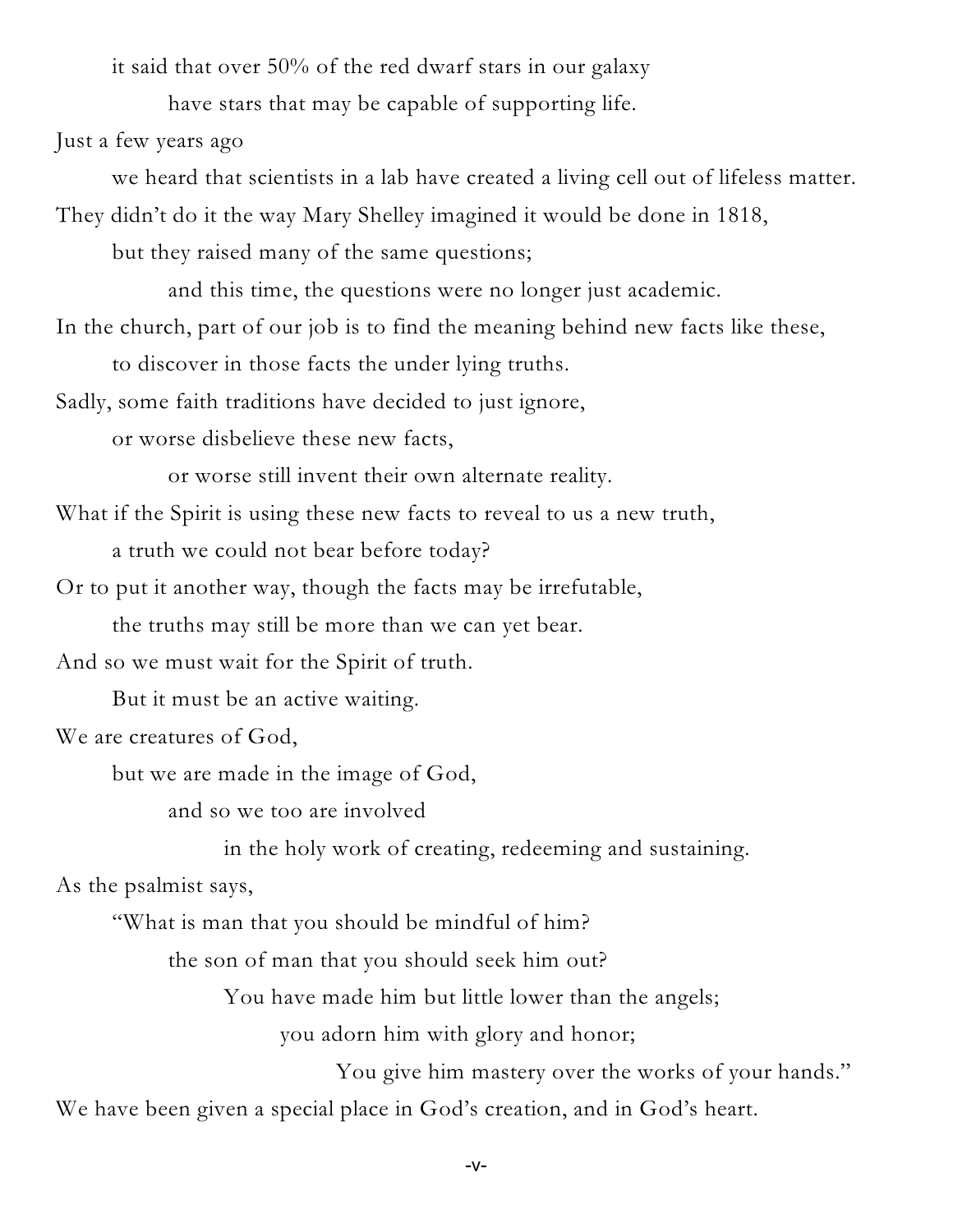It is a holy place, a place set apart.

It is both a place of honor

and a place of great responsibility.

The responsibility comes

with the need to discern God's will

out of the milieu of voices and demands that come at us every day,

and to make it known to those around us.

How are we to know what is from God?

Where is the Spirit of truth leading us today?

Where are we being sent?

What is it that Christ is trying to tell us, that we cannot yet bear?

Where do we, as a church

and as individuals

need to grow up more fully into the stature of Christ?

We speak in our prayers of children growing into the full stature of Christ.

In reality, growing into the full stature of Christ is a lifetime endeavor.

Christ was so in touch with both the Father and the Spirit

that he could honestly say that they were one.

That is the goal we seek,

the ideal we strive for.

The doctrine of the Trinity reminds us that at the heart of what God is,

is relationship.

That is why the work of discernment is done together, in relationship. Look around you.

Remember that together,

we are the embodiment of God in the world.

We are the body of Christ.

It is we who,

by the grace of God,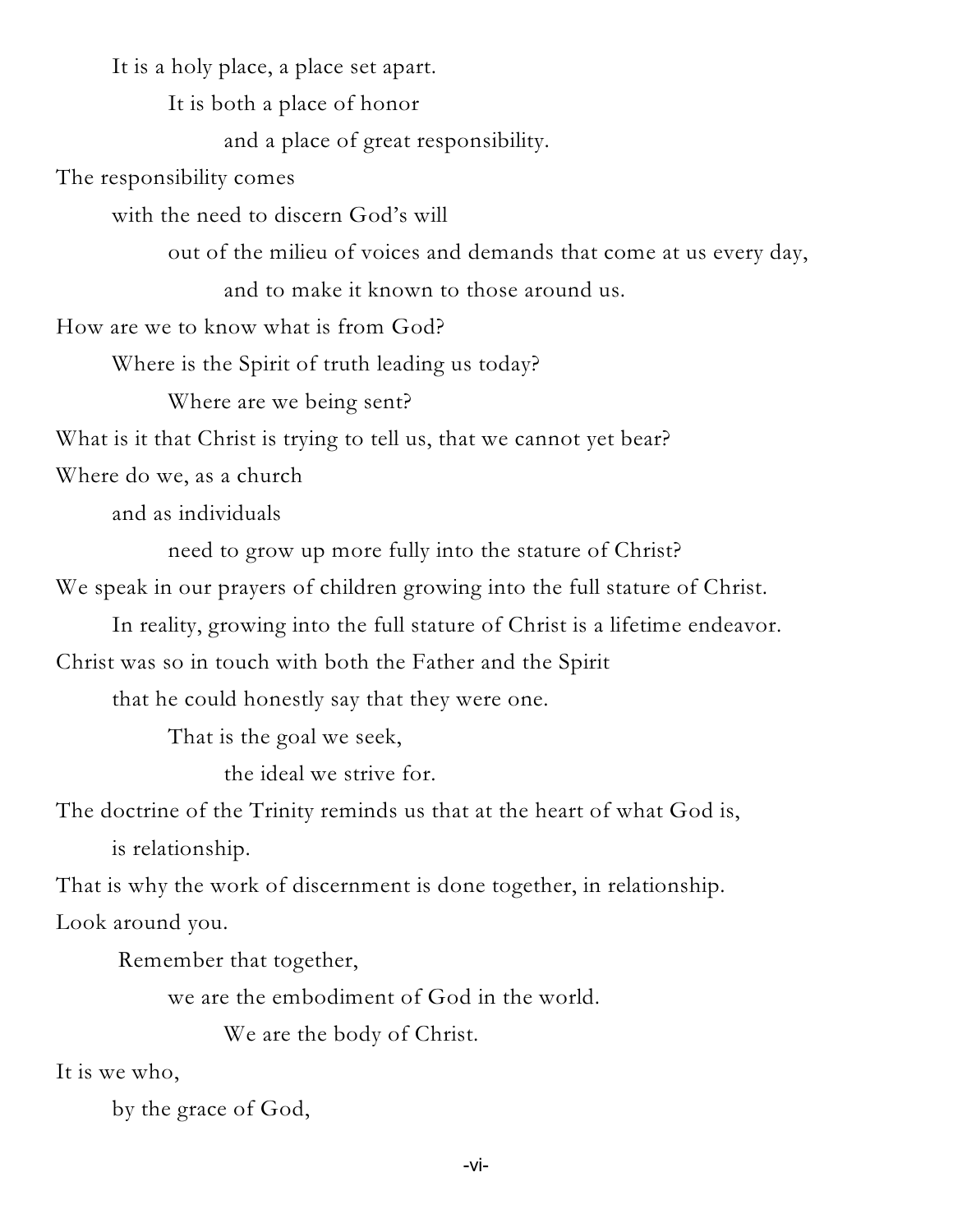will make the kingdom of God manifest in the world.

Or will not.

"When the Spirit of truth comes,

he will guide you into all the truth...

and he will declare to you the things that are to come."

If you can separate those words from the distractions of the world,

you might hear things that will take you into a new reality,

a new truth.

A more complete revelation of the full truth we all wait for. They may be words that only yesterday you couldn't bear to hear,

but today they fire your heart;

compelling you to action.

Do not be afraid.

Though the road ahead may be difficult and long,

we are not alone.

The long journey of faith is crowded with saints before and behind. Our job is to take the little wisdom we have been given,

grow it in faith,

and pass it on to those who will follow.

In this way the kingdom is revealed.

It may be that there are parts of the truth we will never find in our life.

"I still have many things to say to you, but you cannot bear them now."

It must be enough for us to know

that the full truth will come in God's time

if we have the courage to remain faithful.

As we live more and more into the mystery of the Trinity,

becoming more engaged in the strange enigma

of the three in one and one in three,

living our lives in the midst of that mystical relationship that is God,